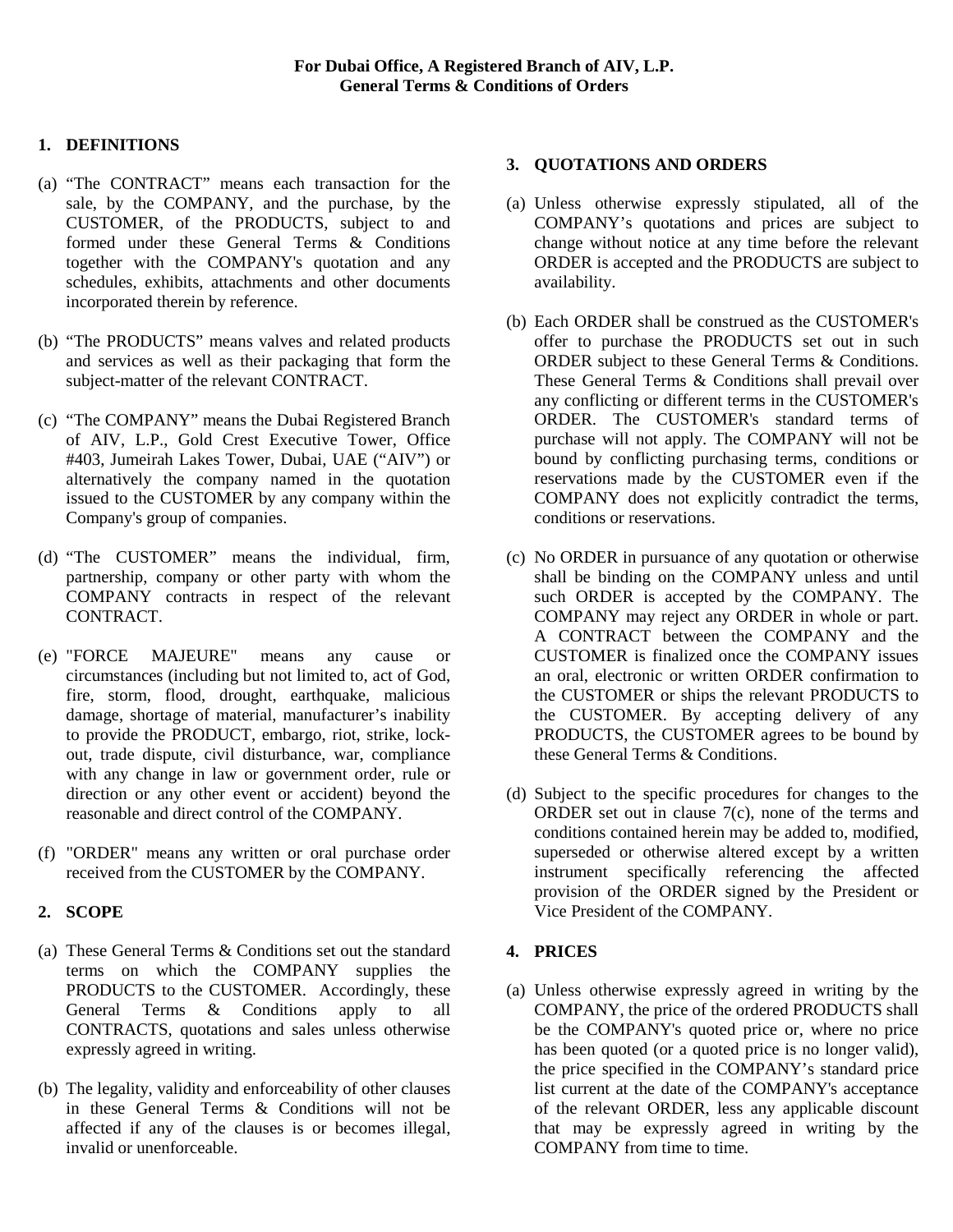- (b) All prices shown are, unless otherwise expressly agreed in the invoice, in U.S. dollars and are F.O.B. (Incoterms 2010) COMPANY's designated shipping point, unless otherwise expressly agreed to by the COMPANY.
- (c) Prices exclude taxes, duties and packaging, delivery and insurance costs, which the CUSTOMER must pay unless the law specifically provides that such payment must be made by the COMPANY in which case the CUSTOMER shall reimburse COMPANY for such payment in addition to the purchase price. All prices include the COMPANY's standard packing, but not pallets or crating for export goods.

## **5. PAYMENTS AND LICENCES**

- (a) Unless otherwise expressly agreed in writing by the COMPANY, the COMPANY shall be entitled to invoice the CUSTOMER in respect of the relevant ORDER, on or following the COMPANY's acceptance of the relevant ORDER.
- (b) Payment must be made in the currency specified in the COMPANY's invoice.
- (c) The CUSTOMER must pay the full invoice amount within 30 days from the date of the invoice unless otherwise agreed in writing. The COMPANY is entitled to charge interest on overdue payments at the greater of the following two rates: (a) 1.5% monthly or (b) 2% annually above the current monthly base rate of the COMPANY's bank. In no event shall the interest rate be higher than the maximum rate permitted by applicable law. The CUSTOMER shall reimburse the COMPANY for all costs and expenses, including legal fees, which the COMPANY incurs in collecting overdue amounts.
- (d) The CUSTOMER is not entitled to withhold, set off or deduct claims against the COMPANY from an amount that it owes the COMPANY under any CONTRACT or other agreement with the COMPANY.
- (e) The COMPANY is obligated to deliver a PRODUCT only if the CUSTOMER has made due payment of all amounts that it owes to the COMPANY at the date of delivery under the relevant CONTRACT or other agreement with the COMPANY. The COMPANY is entitled to suspend delivery of a PRODUCT if the CUSTOMER is in default without this affecting the COMPANY's other rights under the relevant CONTRACT or as otherwise agreed expressly in writing with the CUSTOMER. The COMPANY is not obligated to resume deliveries until the CUSTOMER has paid all overdue amounts, including all expenses

and accrued interest.

(f) It is the CUSTOMER's exclusive responsibility to obtain all licences, exchange control documents and other consents needed for the import and use of the PRODUCTS as well as for payment of the PRODUCTS. The CUSTOMER will not be discharged from its obligations under these General Terms & Conditions because it fails to obtain a licence or other consents.

## **6. DELIVERY AND FORCE MAJEURE**

- (a) While the COMPANY will endeavour to deliver the PRODUCTS by any date or within any period agreed upon, such dates and periods are estimates only given in good faith and the COMPANY will not be liable for any failure to deliver by such date or within such a period. Time for delivery shall not be of the essence of the CONTRACT.
- (b) Should the COMPANY be delayed in or prevented from making the delivery of the PRODUCTS due to FORCE MAJEURE, the COMPANY may terminate the CONTRACT or suspend the ORDER without incurring any liability for any loss or damage arising therefrom, but without prejudice in any such case to rights accrued to the COMPANY for deliveries already made.
- (c) Unless otherwise agreed to in writing by the COMPANY, the COMPANY shall deliver the PRODUCTS by the means most convenient to the COMPANY to the address or addresses specified by the CUSTOMER at the time of placing the ORDER or (in the event that the CUSTOMER fails so to specify an address) to an address at which the CUSTOMER resides or carries on business. Deliveries are made F.O.B. (Incoterms 2010) COMPANY's designated shipping point.
- (d) The CUSTOMER is obligated to pay all costs that the COMPANY incurs because of the CUSTOMER's failure to take delivery when delivery is tendered (including, without limitation, the reasonable costs of storage and insurance).
- (e) Promptly following delivery, the CUSTOMER must thoroughly inspect the PRODUCTS delivered. The CUSTOMER shall notify the COMPANY immediately of loss, damage or shortage on arrival of the PRODUCTS within 48 hours of delivery. If the CUSTOMER does not receive the PRODUCTS on the agreed date of delivery, it is to notify the COMPANY within 48 hours of the agreed date of delivery. The COMPANY disclaims all liability, and the disclaims all liability, and the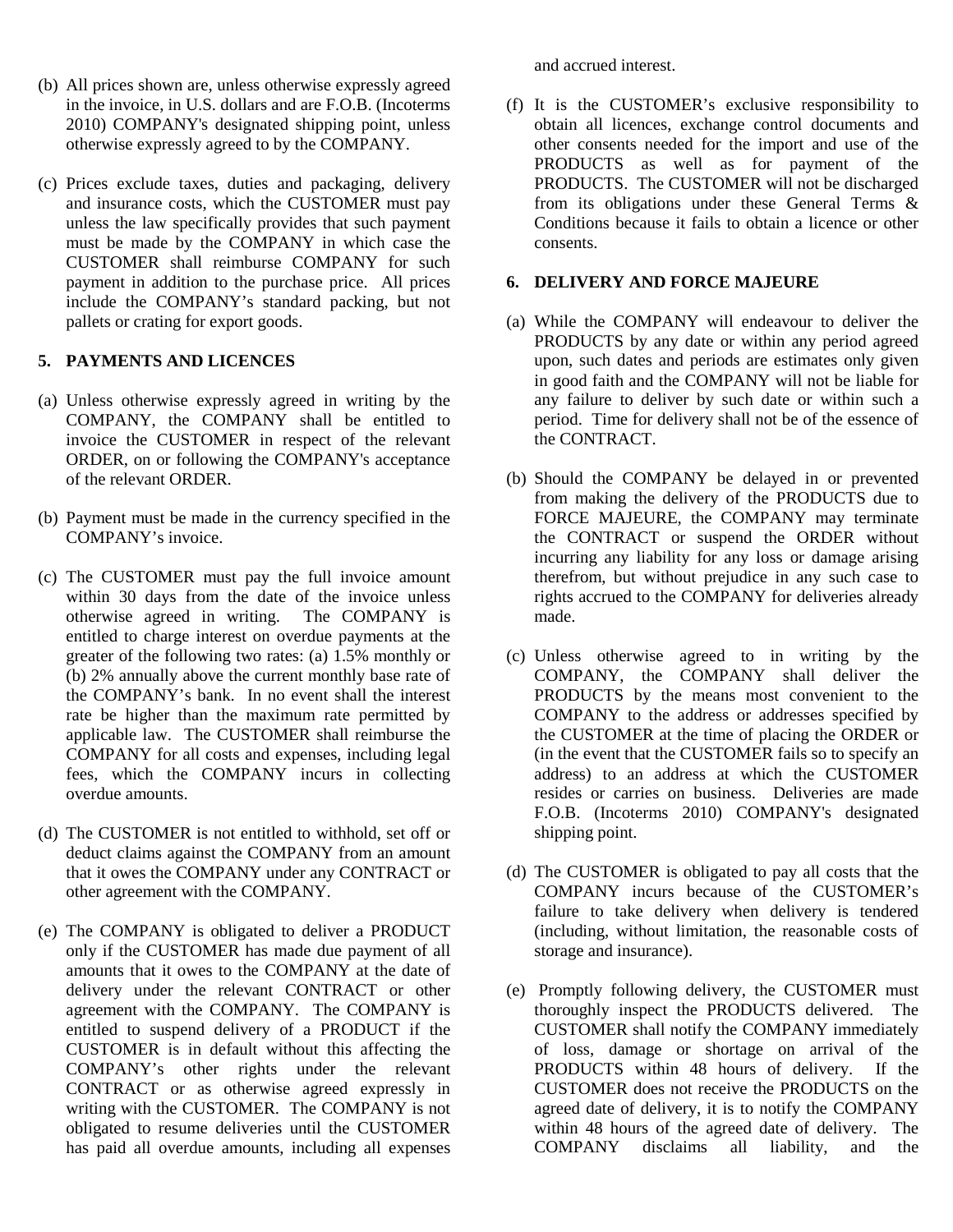CUSTOMER waives its rights of recovery, in relation to PRODUCTS that are lost or damaged on arrival unless the CUSTOMER's information is sufficient to allow the COMPANY to make a valid claim against the carrier of the PRODUCTS for their loss or damage.

## **7. PASSING OF RISK AND TITLE, CANCELLATION AND RETURNS**

- (a) The COMPANY's liability for the PRODUCTS passes from the COMPANY to the CUSTOMER in accordance with the provision of F.O.B. (Incoterms 2010).
- (b) The COMPANY remains the owner of the PRODUCTS until it receives full payment for all PRODUCTS and all other sums which are due from the CUSTOMER under any other agreement with the COMPANY, whether or not the PRODUCTS are delivered to the CUSTOMER. Until title to the PRODUCTS passes to the CUSTOMER: (i) the CUSTOMER shall store the PRODUCTS separately from all other products of the CUSTOMER or any third party in such a way that they remain identifiable as property belonging to the COMPANY; (ii) the CUSTOMER shall maintain the PRODUCTS in satisfactory condition and keep them insured on behalf of the COMPANY for their full price against all risks to the reasonable satisfaction of the COMPANY; (iii) the COMPANY is entitled to recover, sell or otherwise deal with and/or dispose of the PRODUCTS or any part of the PRODUCTS; and (iv) the CUSTOMER grants an irrevocable licence to the COMPANY, its agents and employees to, at any time and without the need to give notice, enter upon any property upon which the PRODUCTS are stored, or upon which the COMPANY reasonably believes them to be stored in order to inspect them or recover them.
- (c) ORDERS once placed by the CUSTOMER and accepted by the COMPANY can be cancelled or changed only with the COMPANY's written consent and upon terms which will indemnify the COMPANY against all loss and expense. No PRODUCTS may be returned for credit or adjustment without written permission from the COMPANY's officer authorized to issue such permission.
- (d) All sales are final. If the parties expressly agree in writing that the COMPANY will credit the CUSTOMER for returned PRODUCTS, the CUSTOMER must return the PRODUCTS promptly, carriage-paid, and in the COMPANY's opinion in good condition to receive the credit.
- (e) In addition to exercising its rights under statute, the

COMPANY is entitled to terminate any CONTRACT by written notice to the CUSTOMER if the CUSTOMER is in material breach of any of its obligations under the CONTRACT or other agreement with the COMPANY or if the CUSTOMER: (i) becomes insolvent; (ii) fails to meet its liabilities when they fall due; (iii) seeks a composition with its creditors; (iv) has all or part of its property subject to receivership; (v) presents or has filed against it a petition for its bankruptcy, liquidation, winding-up or administration; or (vi) ceases, or threatens to cease, to carry on business.

## **8. WARRANTY AND LIMITATIONS OF LIABILITY**

- (a) The COMPANY shall, to the extent it is legally able to do so, pass through to the CUSTOMER, such warranties and other contractual assurances as the COMPANY itself receives from the relevant manufacturer and/or supplier of each PRODUCT ("Supplier Terms"), details of which shall be provided upon request. If the CUSTOMER has reason to believe that any PRODUCT is defective, it shall promptly notify the COMPANY in writing and the COMPANY shall, as the CUSTOMER's exclusive remedy and, subject to clause 8(f), the COMPANY's sole liability, use all reasonable endeavours to obtain an appropriate remedy for the CUSTOMER (including, without limitation, a repair or replacement of such PRODUCT) from the applicable manufacturer or supplier, in accordance with the relevant Supplier Terms.
- (b) Subject to clause 8(f), the COMPANY shall not be liable whether in contract, tort (including negligence), misrepresentation, breach of statutory duty, or otherwise for any loss, expense or liability incurred or sustained as a result of any: (i) use of any PRODUCT except for its normal intended purpose; (ii) defect arising in any PRODUCT as a result of the COMPANY following any drawing, design or specification supplied by or on behalf of the CUSTOMER; (iii) adaptation, modification, repair of any PRODUCT, or integration or combination with any other product not supplied by the COMPANY, in each case carried out by anyone other than the COMPANY or without the COMPANY's express written consent; and/or (iv) defect arising in any PRODUCT as a result of reasonable wear and tear, or misuse, wilful damage, negligence on the part of anyone other than the COMPANY or abnormal storage or working conditions.
- (c) Except as expressly set out in these General Terms & Conditions and subject only to clause 8(f), no implied conditions, warranties or other terms, including any implied terms relating to satisfactory quality or fitness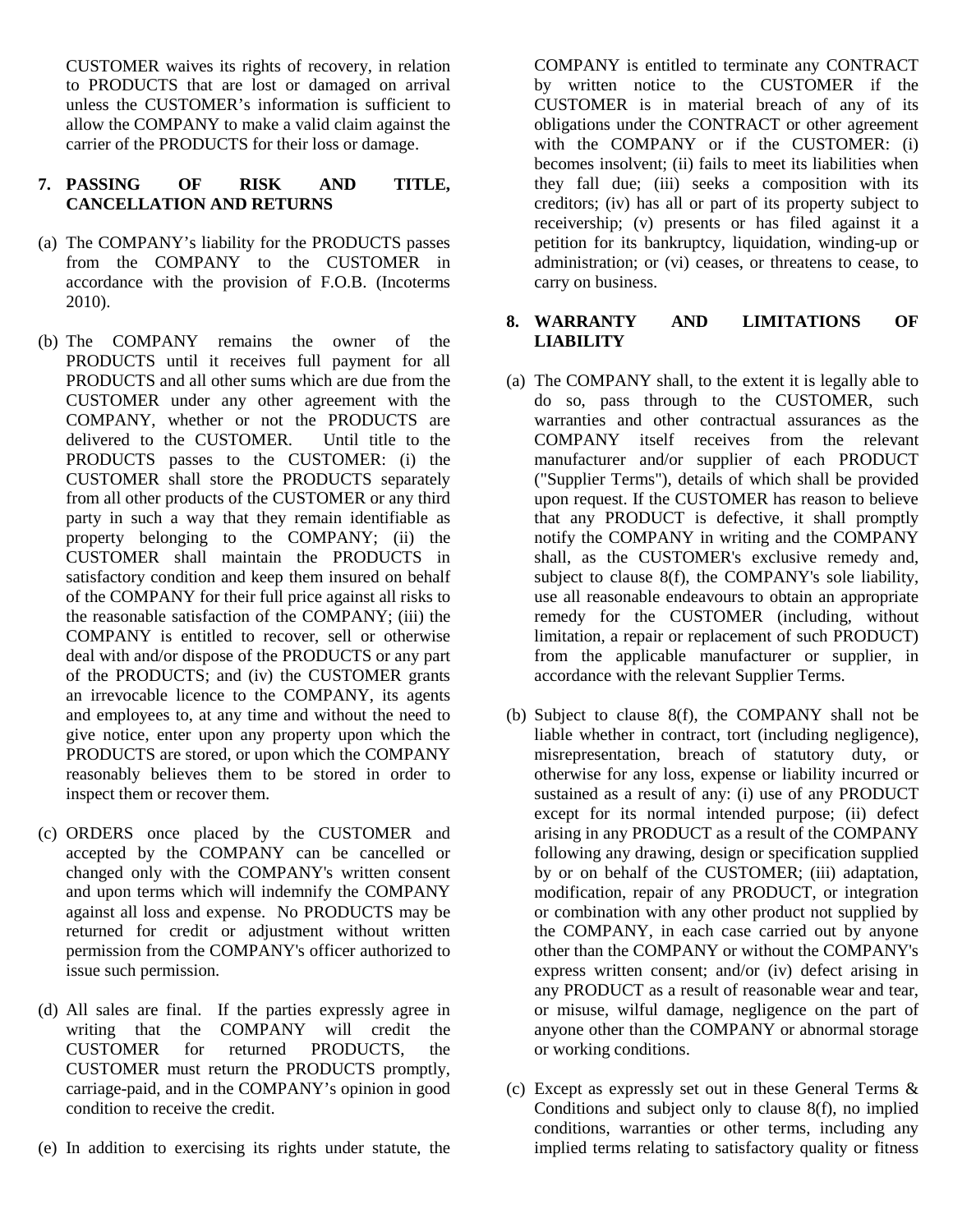for any purpose, will apply to the PRODUCTS or to anything supplied or provided by the COMPANY under any CONTRACT or these General Terms & Conditions.

- (d) Subject to clauses 8(e) and (f), the COMPANY's total liability to the CUSTOMER arising under or in connection with each CONTRACT, whether in contract, tort (including negligence), misrepresentation, breach of statutory duty, under any indemnity or otherwise, shall be limited, in aggregate for all claims arising, to all amounts payable by the CUSTOMER under such CONTRACT.
- (e) Subject to clause 8(f), the COMPANY shall not be liable to the CUSTOMER, whether in contract, tort (including negligence), misrepresentation, breach of statutory duty or otherwise, for any loss of profit or revenues, loss of time or loss of use, cost of capital, diminution of goodwill, or indirect or consequential loss arising under or in connection with any CONTRACT.
- (f) Nothing in these General Terms & Conditions shall limit or exclude the COMPANY's liability for: (i) death or personal injury caused by its negligence, or the negligence of any of its employees, agents or contractors; (ii) fraud or fraudulent misrepresentation; (iii) breach of the terms implied by section 12 of the Sale of Goods Act 1979; (iv) defective products under the Consumer Protection Act 1987; or (v) any matter in respect of which it would be unlawful for the COMPANY to limit or exclude liability.
- (g) Any exclusions or limitations of liability in these General Terms & Conditions in favour of the COMPANY are agreed to be extended for the benefit of all companies and/or individuals within the COMPANY's group of companies each of whom may enforce these General Terms & Conditions in accordance with the provisions of the Contracts (Rights of Third Parties) Act 1999. No third party's consent shall be required to rescind or vary any CONTRACT.

# 9. **SPECIFICATION, INSTRUCTIONS AND/OR DESIGN**

If PRODUCTS are manufactured or modified to a specification, instruction or design supplied by the CUSTOMER or any third party on behalf of the CUSTOMER, then:

(a) the suitability and accuracy of that specification, instruction and/or design will be the CUSTOMER's responsibility;

- (b) the CUSTOMER will indemnify the COMPANY against any infringement or alleged infringement of any third party's intellectual property rights including but not limited to patent, design right, registered design, trade mark, trade name or copyright, and any loss, damage or expense which the COMPANY may incur by reason of any such infringement or alleged infringement in any country; and
- (c) the CUSTOMER will indemnify the COMPANY against any loss, damage or expense in respect of any liability arising in any country by reasons of the PRODUCTS being made to such specification, instruction or design.

# **10. CHOICE OF LAW AND JURISDICTION**

- (a) These General Terms & Conditions and each CONTRACT is governed by, and will be construed in accordance with, the laws of the Dubai International Financial Centre ("DIFC") as applied in the Emirate of Dubai, United Arab Emirates. Any dispute arising out of or in connection with these General Terms & Conditions and/or a CONTRACT shall be resolved in accordance with this clause. In the event of a dispute arising between the parties:
	- i) where the dispute relates to a claim for a sum within the limits specified by the DIFC Small Claims Tribunal from time to time, then the dispute shall be referred by either party to the said Tribunal; and
	- ii) for all other disputes, the parties shall seek settlement of that dispute by mediation in accordance with the Mediation Rules of the DIFC-LCIA Arbitration Centre, which Rules are deemed to be incorporated by reference to this clause. If the dispute is not settled by mediation within 30 days of the commencement of the mediation, or such further period as the parties shall agree in writing, the dispute shall be referred to and finally resolved by arbitration under the Arbitration Rules of the DIFC-LCIA Arbitration Centre, which Rules are deemed to be incorporated by reference to this clause. The language to be used in the mediation and in the arbitration shall be English. In any arbitration commenced pursuant to this clause the number of arbitrators shall be one and the arbitration shall be conducted in Dubai.
- (b) Each CONTRACT constitutes the entire agreement between the COMPANY and the CUSTOMER